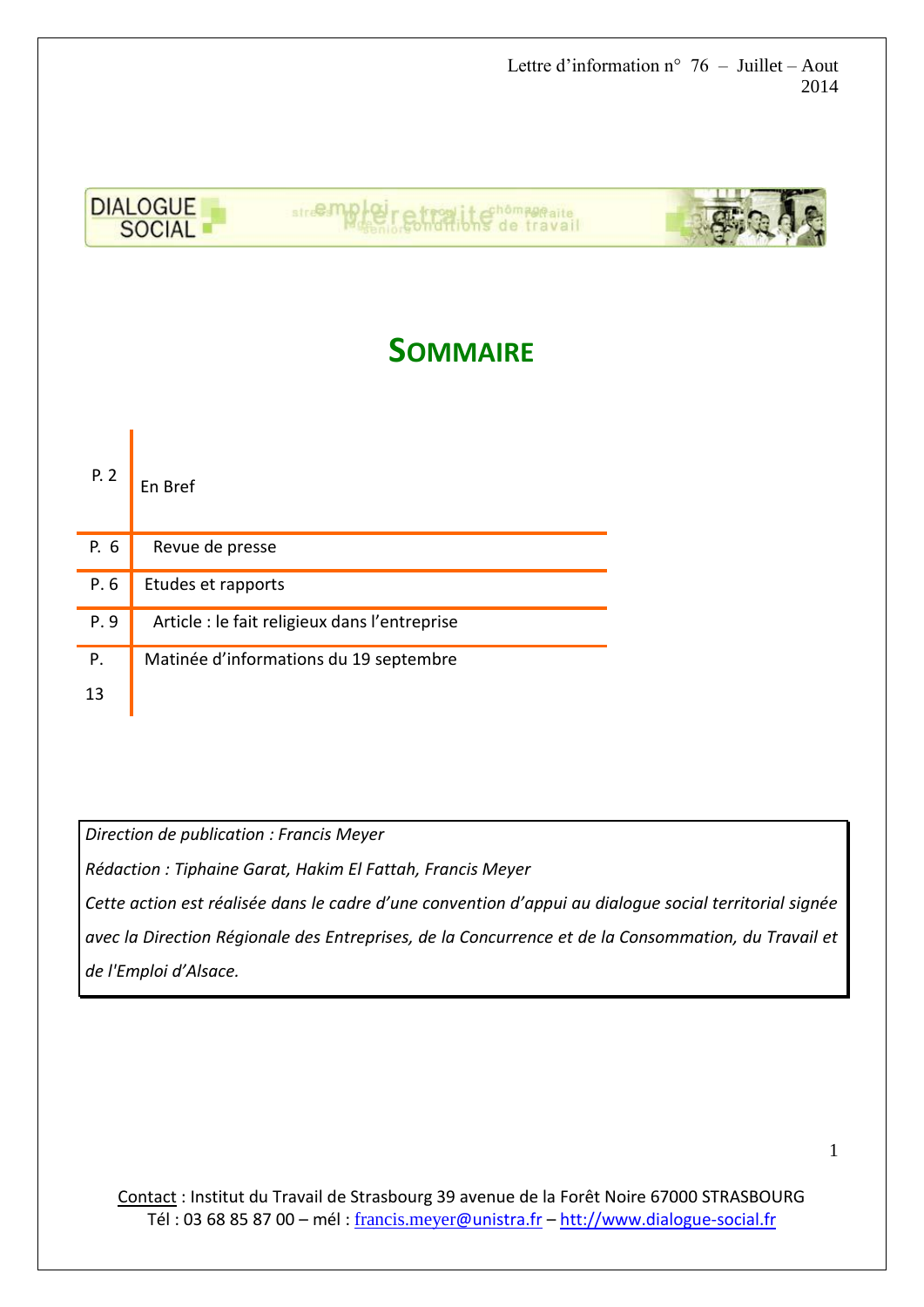## **EN BREF**

**LE DISPOSITIF « CARRIERES LONGUES » A BENEFICIE A 115 000 PERSONNES DEPUIS SON ENTREE EN VIGUEUR (1ER NOVEMBRE 2012). IL AUTORISE LES PERSONNES AYANT COMMENCE A TRAVAILLER A 18 OU 19 ANS ET AYANT COTISE PENDANT AU MOINS 41 ANS A FAIRE VALOIR LEURS DROITS A LA RETRAITE DES 60 ANS SANS ATTENDRE L'AGE LEGAL DE 61 ANS REPOUSSE PROGRESSIVEMENT A 62 ANS.**

SOURCE: HTTP://www.social-sante.gouv.fr/reforme-des-retraites,2780/LE-JOURNAL-DE-LA-REFORME, 2793/ACTUALITES-DE-LA-REFORME, 2794/02-07-RETRAITE-A-60-ANS-POUR-CEUX, 17385.HTML

#### **LE COUT DE LA RETRAITE ANTICIPEE POUR LES FONCTIONNAIRES**

**SELON UNE ETUDE DE BERCY RENDUE PUBLIQUE EN JUIN, LA CATEGORIE DITE « ACTIVE » DES AGENTS DE LA FONCTION PUBLIQUE COUTE CHER AUX FINANCES PUBLIQUES. LA POSSIBILITE QUI LEUR EST OFFERTE DE PARTIR DES 57 ANS VOIRE 52 ANS, ENTRAINE UNE DEPENSE SUPPLEMENTAIRE DE 2.3 MILLIARDS D'EUROS. EN SUPPRIMANT LES BONIFICATIONS DE PENSIONS DE CERTAINS AGENTS, L'ECONOMIE EST CHIFFREE A 1.6 MILLIARDS SUPPLEMENTAIRE.**

**« VOILA POUR LA THEORIE », SOULIGNE UN ARTICLE DU JOURNAL LES ECHOS. EN PRATIQUE, LE MAINTIEN DE PERSONNEL EN FIN DE CARRIERE COUTE BIEN PLUS QUE L'EMBAUCHE DE JEUNES BIEN MOINS PAYES. PAR AILLEURS, MAINTENIR LES PERSONNES EN PLACE EMPECHE DE SUPPRIMER DES POSTES A L'OCCASION DE LEUR DEPART. SI BIEN QUE, LA SUPPRESSION DU SYSTEME DES CATEGORIES ACTIVES NE PARAIT PAS OPPORTUNE. IL EST UN FERMENT D'ATTRACTIVITE ET DE PREVENTION DU VIEILLISSEMENT DE LA FONCTION PUBLIQUE, SOULIGNE LE SENATEUR M. FRANCIS DELATTRE DANS UN RAPPORT D'[INFORMATION](http://www.senat.fr/notice-rapport/2013/r13-704-notice.html) FAIT AU NOM DE LA COMMISSION DES FINANCES DU SENAT, D'AUTANT QUE LE POIDS DE CES DEPARTS A TENDANCE A BAISSER (27 % CONTRE 37% IL Y A DIX ANS).**

**GLOBALEMENT L'AGE AUQUEL PARTENT LES AGENTS CONTINUE DE RECULER.**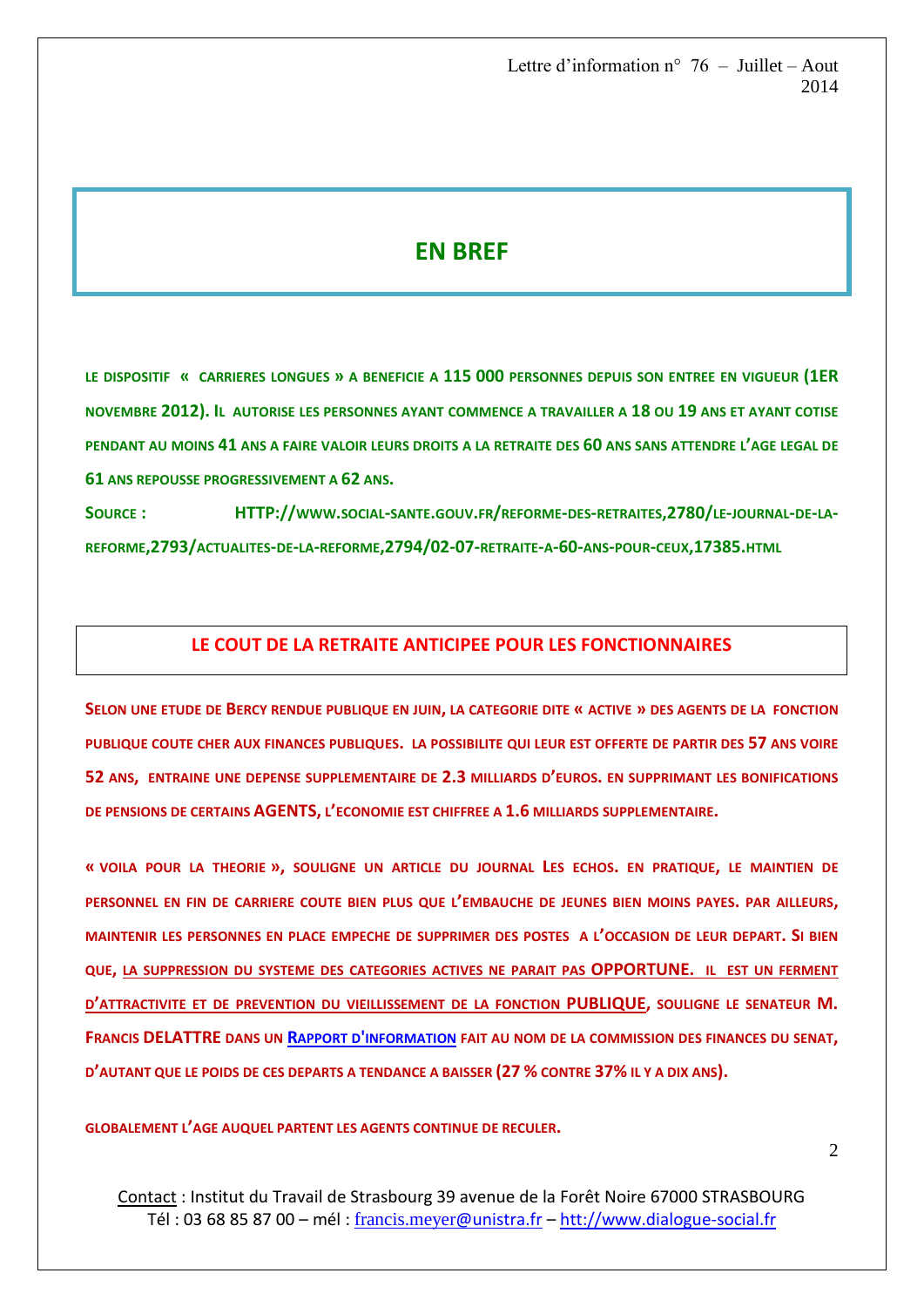**SOURCE : LES ECHOS DU 24 JUILLET 2014 P. 4**

**INCLUSION DES REMUNERATIONS DES SENIORS DANS L'ASSIETTE DES CONTRIBUTIONS CHOMAGE : LES PRECISIONS DE L'UNEDIC**

**DANS UNE CIRCULAIRE DU 17 JUILLET 2014, L'UNEDIC PRECISE LES MODALITES D'APPLICATION,**

**DEPUIS LE 1ER JUILLET, DE L'INCLUSION DANS L'ASSIETTE DES CONTRIBUTIONS D'ASSURANCE CHOMAGE** 

**DES REMUNERATIONS DES SALARIES AGES DE 65 ANS ET PLUS, NOTAMMENT EN CAS DE RAPPEL DE** 

#### **SALAIRE. SOURCE : CIRC. UNEDIC <sup>N</sup>° [2014-22](http://www.unedic.org/article/circulaire-2014-22-du-17-juillet-2014) DU 17 JUILLET 2014**

# **LES MESURES DE LA LOI « RETRAITE » SONT TRANSPOSEES AUX REGIMES DE LA CNRACL ET DES OUVRIERS DE L'ÉTAT**

**NEUF DECRETS DES 23, 25 ET 27 JUIN 2014 VIENNENT TRANSPOSER LA LOI DU 20 JANVIER 2014 « GARANTISSANT L'AVENIR ET LA JUSTICE DU SYSTEME DE RETRAITES » AUX REGIMES SPECIAUX DE RETRAITE, DONT, EN PARTICULIER, CELUI DE LA CNRACL ET CELUI DES OUVRIERS DES ETABLISSEMENTS INDUSTRIELS DE L'ÉTAT. PLUSIEURS SUJETS SONT ABORDES :**

- **LA DUREE DES SERVICES EST ALLONGEE**
- **LES JEUNES FONCTIONNAIRES PEUVENT RACHETER LES TRIMESTRES D'ETUDES A CONCURRENCE DE 12 T**
- **LE REPORT DE LA REVALORISATION DES RETRAITES (1ER OCTOBRE)**
- **LES CONDITIONS D'ACCES A LA RETRAITE LONGUE SONT ALIGNEES SUR LE REGIME DE LA FONCTION PUBLIQUE**
- **TRANSPOSITION DANS LES AUTRES REGIMES SPECIAUX (RATP, BANQUE DE FRANCE, L'OPERA NATIONAL DE PARIS, COMEDIE-FRANÇAISE, CLERCS ET EMPLOYES DE NOTAIRES, IEG ET SNCF.)**

SOURCE : DECRETS 2014-662 A 664 - 2014-666 A 669 DU 23 JUIN 2014, JO 25 JUIN ET DECRETS **2014-698 DU 25 JUIN 2014, JO 27 JUIN, ET 2014-712 DU 27 JUIN 2014, JO 28 JUIN**

3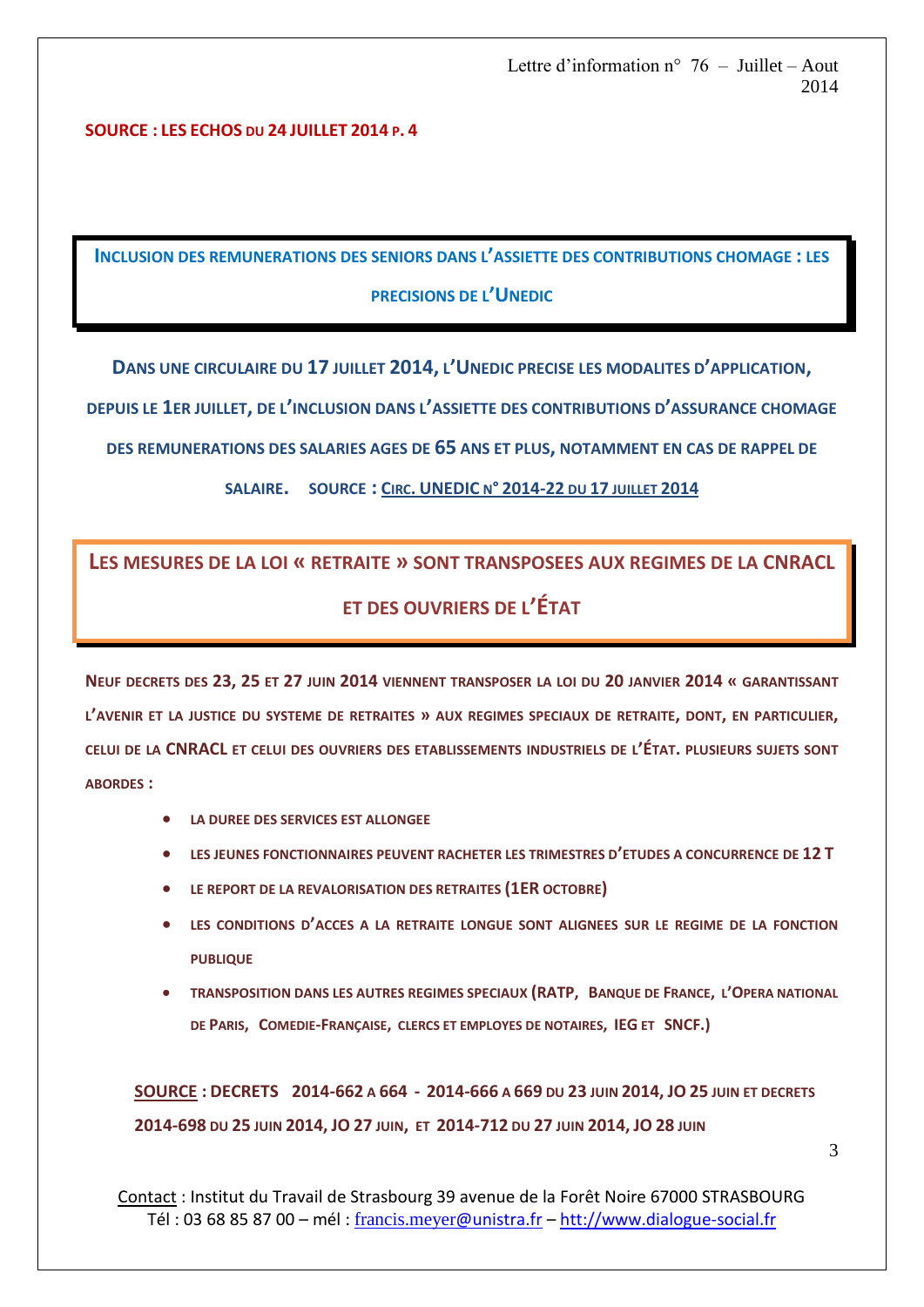**CES DIFFERENTS TEXTES SONT A CONSULTER SUR L[EGIFRANCE](http://www.legifrance.gouv.fr/initRechTexte.do)**

**UNE HAUSSE DES INCAPACITES DE TRAVAIL PARMI LES 50 – 65 ANS.**

**DANS LE DERNIER NUMERO DE « SANTE ET TRAVAIL », EMMANUELLE CAMBOIS, CHERCHEUSE, CONSTATE QUE CERTAINES FORMES D'INCAPACITE FONCTIONNELLE SE SONT RECEMMENT ACCRUES PARMI CETTE POPULATION ET PLUS PARTICULIEREMENT CHEZ LES FEMMES. IL EN RESSORT QUE SI LES FEMMES ONT UNE ESPERANCE DE VIE A 50 ANS DE 36 ANS CONTRE 30 POUR LES HOMMES, ELLES VIVENT EN MOYENNE PLUS D'ANNEES EN MAUVAISES SANTE QUE LES HOMMES. CES LIMITATIONS FONCTIONNELLES OU SENSORIELLES INTERVIENNENT POUR UN QUART D'ENTRE ELLES ENTRE 50 ET 65 ANS. LE SURPOIDS, LE TABAC, LES CONDITIONS DE TRAVAIL ET DES TENSIONS ORGANISATIONNELLES ENTRE VIE FAMILIALE ET VIE PROFESSIONNELLE PEUVENT CONTRIBUER A EXPLIQUER CE PHENOMENE. DES ETUDES SONT EN COURS POUR EVALUER LA PART RESPECTIVE DE CES FACTEURS.**

**SOURCE - SANTE ET TRAVAIL N°87 JUILLET 2014 P. 58**

**A LIRE** 

**« TENDANCES ET DISPARITES D'ESPERANCE DE VIE SANS INCAPACITE EN FRANCE », PAR EMMANUELLE CAMBOIS ET JEAN-MARIE ROBINE, ACTUALITE ET DOSSIER EN SANTE PUBLIQUE (ADSP) N°80, SEPTEMBRE 2012** 

### **MISE EN PLACE DU COMPTE DE PREVENTION DE LA PENIBILITE**

**LE GOUVERNEMENT A MODIFIE LES PROJETS DE DECRETS QUI AVAIENT ETE SOUMIS DEBUT JUILLET AUX PARTENAIRES SOCIAUX. LES ENTREPRISES NE SONT PLUS TENUES DE METTRE EN PLACE LES MESURES D'EXPOSITION AUX DIX CRITERES ENONCES DANS LE CODE DU TRAVAIL, MAIS SEULEMENT QUATRE D'ENTRE EUX, A SAVOIR LES ACTIVITES EXERCEES EN MILIEU HYPERBARE, LE**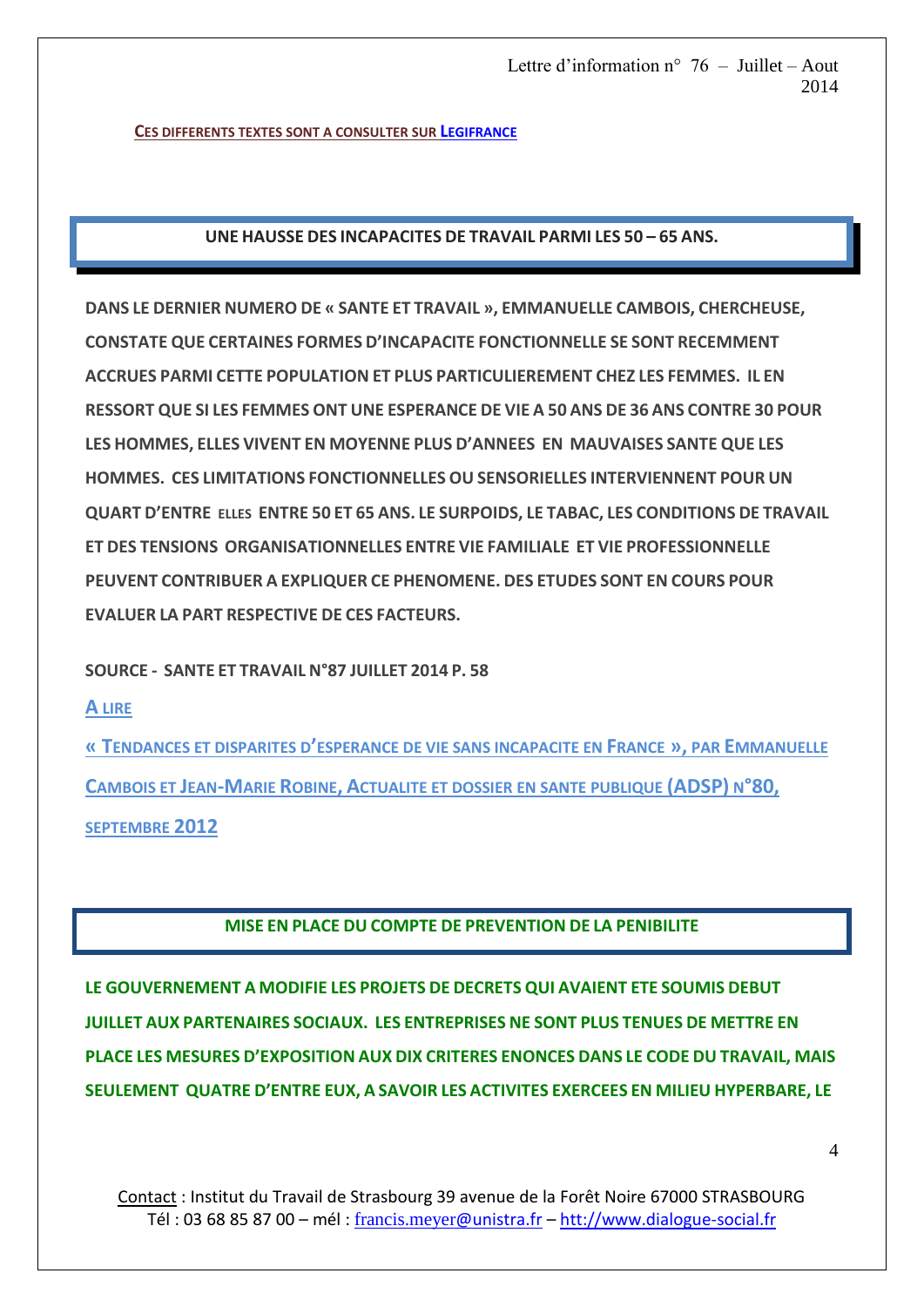## **TRAVAIL DE NUIT, LE TRAVAIL EN EQUIPE SUCCESSIVES ALTERNANTES ET LE TRAVAIL REPETITIF. L'EVALUATION DES AUTRES FACTEURS EST REPOUSSEE AU 1ER JANVIER 2016.**

## **CONTRAT DE GENERATION : LES MODALITES DU DOUBLEMENT DE L'AIDE AU CONTRAT DE GENERATION BIENTOT FIXEES**

**DEUX PROJETS DE DECRETS RELATIFS AU CONTRAT DE GENERATION SONT SOUMIS A LA CONCERTATION. LE PREMIER PREVOIT DE DOUBLER LE MONTANT DE L'AIDE « CONTRAT DE GENERATION » EN CAS D'EMBAUCHE EN PARALLELE D'UN JEUNE ET D'UN SALARIE D'AU MOINS 55 ANS. LE SECOND APPORTE PLUSIEURS AMENAGEMENTS AU DISPOSITIF, NOTAMMENT EN PREVOYANT SON ARTICULATION AVEC LE CONTRAT D'APPRENTISSAGE EN CDI.**

**LE MONTANT DE L'AIDE ACCORDEE DANS LE CADRE DU CONTRAT DE GENERATION DANS LES ENTREPRISES ET GROUPES DE MOINS DE 300 SALARIES DEVRAIT ETRE MODULE. IL SERAIT PORTE DE 4000 € A 8 000 € PAR AN (SOIT 24000 € SUR TROIS ANS) EN CAS D'EMBAUCHE SIMULTANEE D'UN JEUNE DE MOINS DE 26 ANS EN CDI ET D'UN SALARIE D'AU MOINS 55 ANS.**

#### **LE DROIT AU CAPITAL DE FIN DE CARRIERES DANS LES SERVICES AUTOMOBILES EST RECONDUIT**

**LES ACTEURS SOCIAUX DE LA BRANCHE DES SERVICES DE L'AUTOMOBILE ONT RECONDUIT TEMPORAIREMENT, PAR ACCORD UNANIME, SIGNE LE 10 AVRIL 2014, LE DISPOSITIF DIT DE CAPITAL DE FIN DE CARRIERE EN FAVEUR DES SALARIES PRENANT UNE RETRAITE ANTICIPEE POUR CARRIERE LONGUE AVANT 60 ANS. L'AVIS D'EXTENSION DE CE TEXTE EST PUBLIE AU JO DU 18 JUILLET 2014.**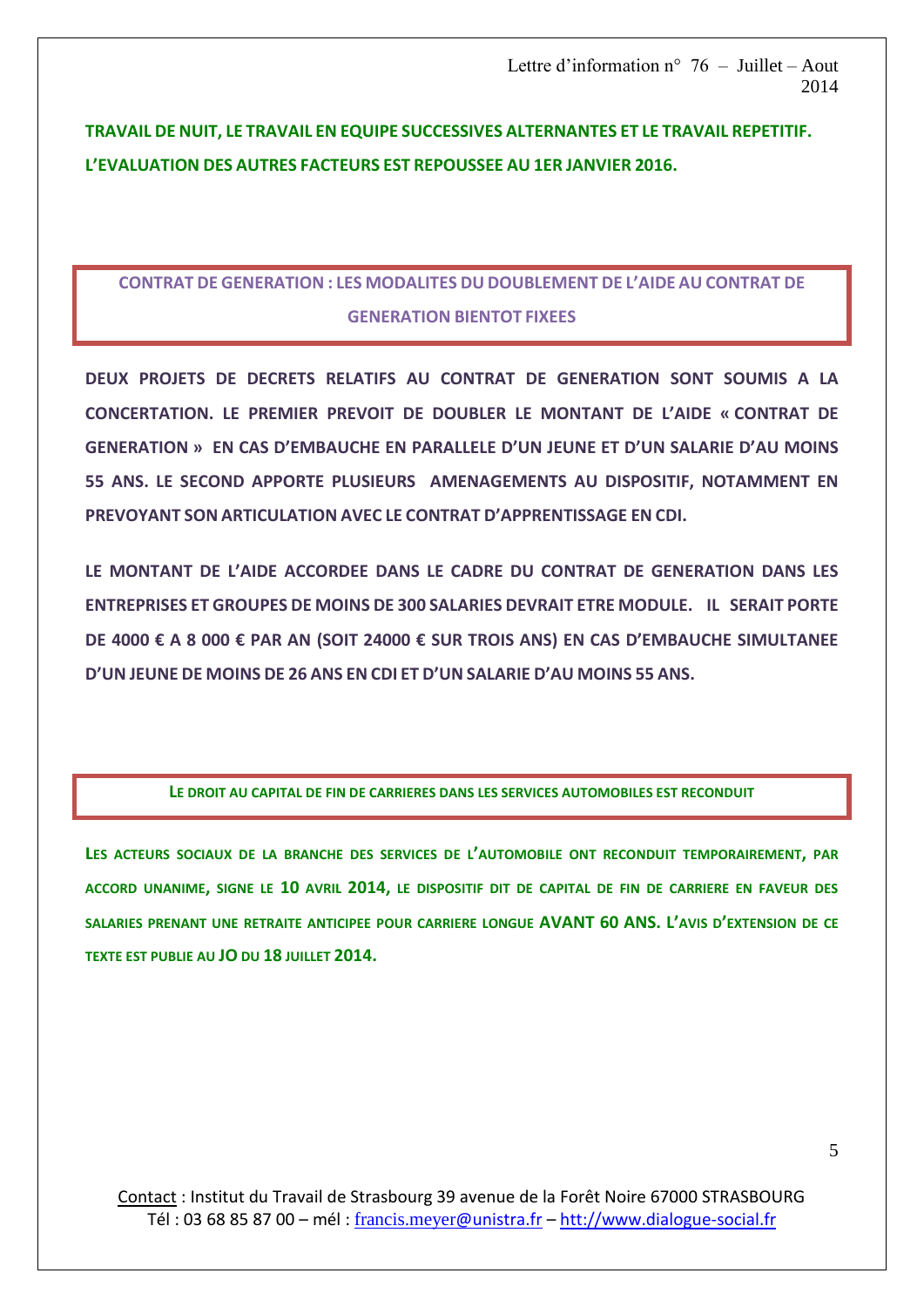### **REVUE DE PRESSE**

**JEAN-PIERRE CHAUCHARD, PROFESSEUR EMERITE DE L'UNIVERSITE DE NANTES , «** *LES RETRAITES* **» DROIT SOCIAL 2014 P. 588**

**JEAN-PIERRE CHAUCHARD, PROFESSEUR EMERITE DE L'UNIVERSITE DE N***ANTES « LA REFORME DES RETRAITES SELON LA LOI DU 20 JANVIER 2014 GARANTISSANT L'AVENIR ET LA JUSTICE DU SYSTEME DES* **RETRAITES DROIT SOCIAL 2014 P. 590**

**JEAN YVES KERBOUC'H , PROFESSEUR A L'UNIVERSITE DE NANTES «** *LE CUMUL EMPLOI RETRAITE AU MILIEU DU GUE* **» DROIT SOCIAL 2014 P. 604**

**FRANK HEAS , MAITRE DE CONFERENCES A L'UNIVERSITE DE NANTES , «** *LA PENIBILITE , UN ENJEU DE SANTE AU CROISEMENT DU TRAVAIL ET DE LA RETRAITE* **» DROIT SOCIAL 2014 P. 598**

**CHRISTOPHE WILLMANN, PROFESSEUR A L'UNIVERSITE DE ROUEN , «** *L'ASSURANCE VIEILLESSE, FACE AUX DIFFICULTES PROFESSIONNELLES DES JEUNES* **» DROIT SOCIAL 2014 P.617**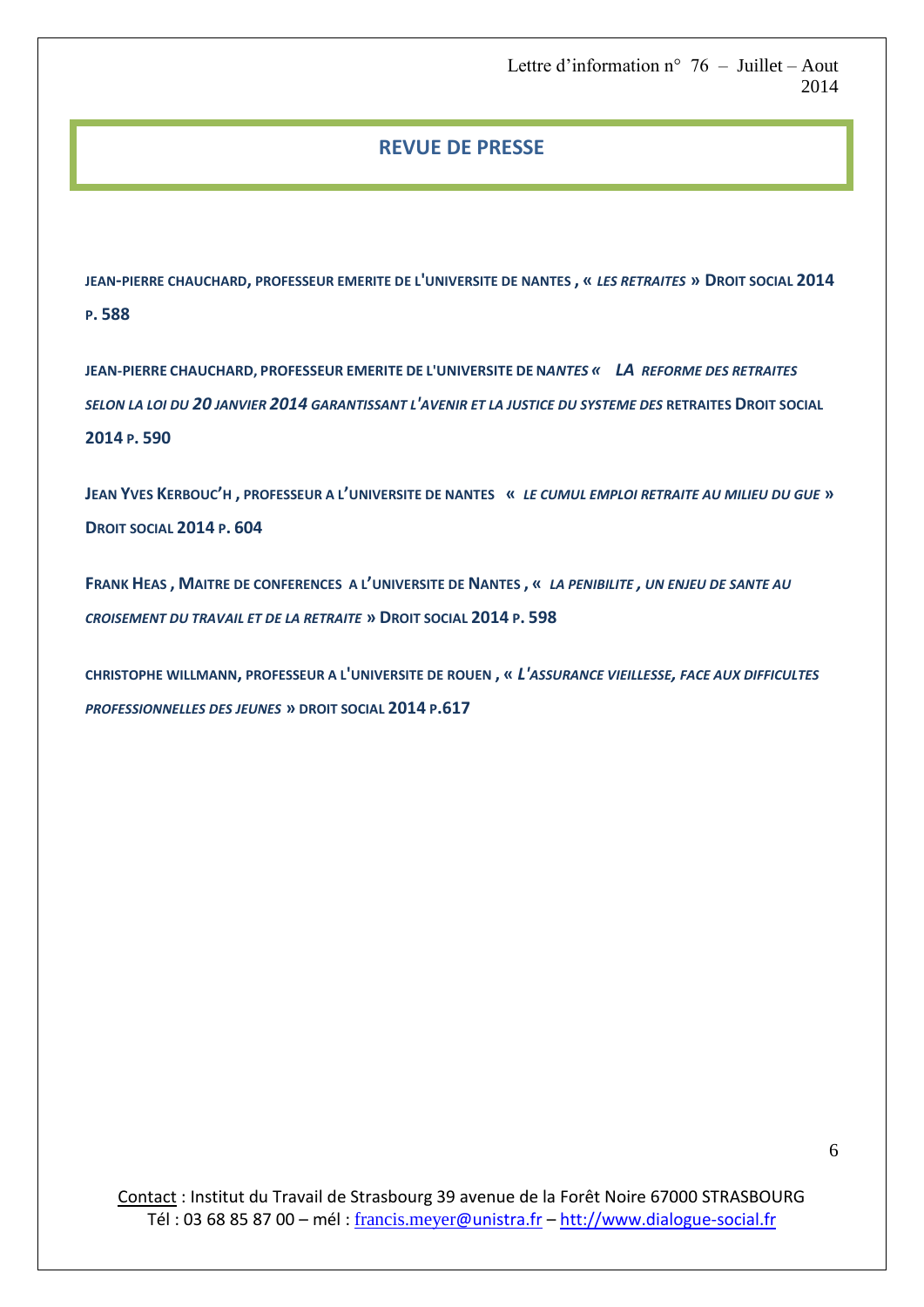

Des revendications des salariés en matière de discrimination et d'égalité Les enseignements d'un échantillon d'arrêts extrait de la base JURICA  $(2007 - 2010)$ 

Décembre 2013

Recherche réalisée avec le soutien de la Mission de recherche Droit et Justice, Convention n° 211.06.27.08 Sous la direction de :

> Evelyne Serverin, Directeur de recherche au CNRS Centre de théorie et analyse du droit, (CTAD), UMR 7074, Université Paris-Ouest Nanterre la Défense, Centre d'études de l'emploi, Et

> > Frédéric Guiomard, Maître de conférences en droit privé, **IRERP** Université Paris Ouest Nanterre la Défense, Directeur du Master 2 Droit social et GRH



**IRERP** 

Institut de Recherche Juridique sur l'Entreprise et les Relations Professionnelles.

Contact : Institut du Travail de Strasbourg 39 avenue de la Forêt Noire 67000 STRASBOURG Tél : 03 68 85 87 00 – mél : [francis.meyer](mailto:francis.meyer@unistra.fr)@unistra.fr – [htt://www.dialogue-social.fr](http://www.dialogue-social.fr/)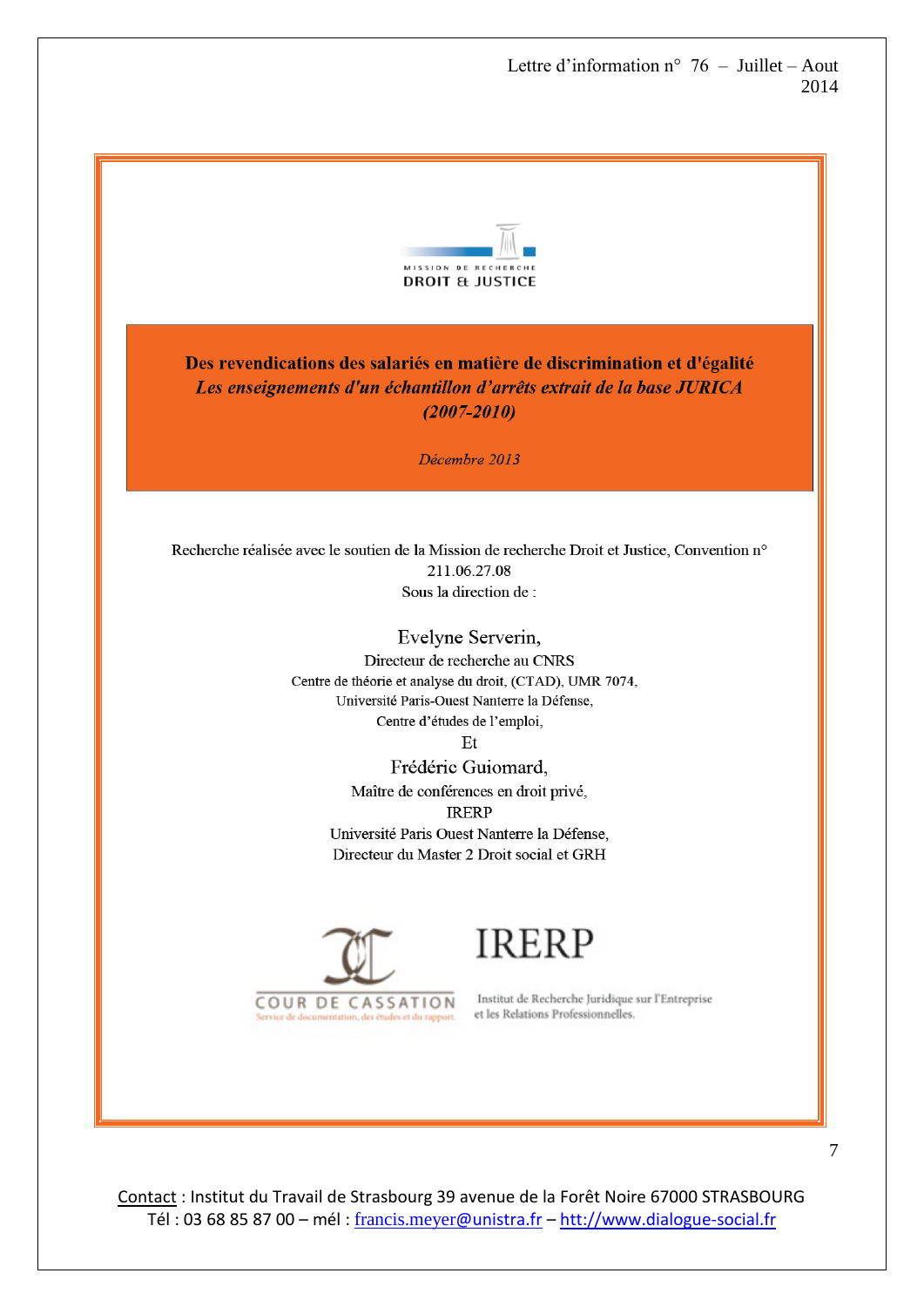# *RAPPORT DE L'IGAS*

Articulation entre santé au travail et santé publique : une illustration au travers des maladies cardiovasculaires

*ANNE-CAROLE BENSADON PHILIPPE BARBEZIEUX AVRIL 2014*

*SOURCE : IGAS, RAPPORT [N°2013-127R](http://www.ladocumentationfrancaise.fr/var/storage/rapports-publics/144000287/0000.pdf) 119 P.*

*DISCRIMINATION - ETUDE DE 80 ACCORDS D'ENTREPRISE SUR LA*

*DIVERSITE*

*-HELENE GARNER, MAGALI RECOULES*

*NUMERO 182 - JUIN 2014 - 63 PAGES*

*DOCUMENT D'ETUDES - DIRECTION DE L'[ANIMATION DE LA RECHERCHE](http://travail-emploi.gouv.fr/etudes-recherches-statistiques-de,76/etudes-et-recherches,77/publications-dares,98/documents-d-etudes,327/2014-182-egalite-diversite,17767.html), DES ETUDES ET* 

*[DES STATISTIQUES](http://travail-emploi.gouv.fr/etudes-recherches-statistiques-de,76/etudes-et-recherches,77/publications-dares,98/documents-d-etudes,327/2014-182-egalite-diversite,17767.html)*

*« SUBIR UN COMPORTEMENT HOSTILE DANS LE CADRE DU TRAVAIL : PLUS DE 20 % DES SALARIES S'ESTIMENT CONCERNES. 15 JUILLET 2014 - 29 P.*

*DARES [ANALYSES](http://travail-emploi.gouv.fr/etudes-recherches-statistiques-de,76/etudes-et-recherches,77/publications-dares,98/dares-analyses-dares-indicateurs,102/2014-044-subir-un-comportement,17779.html) JUIN 2014 N°044* 

8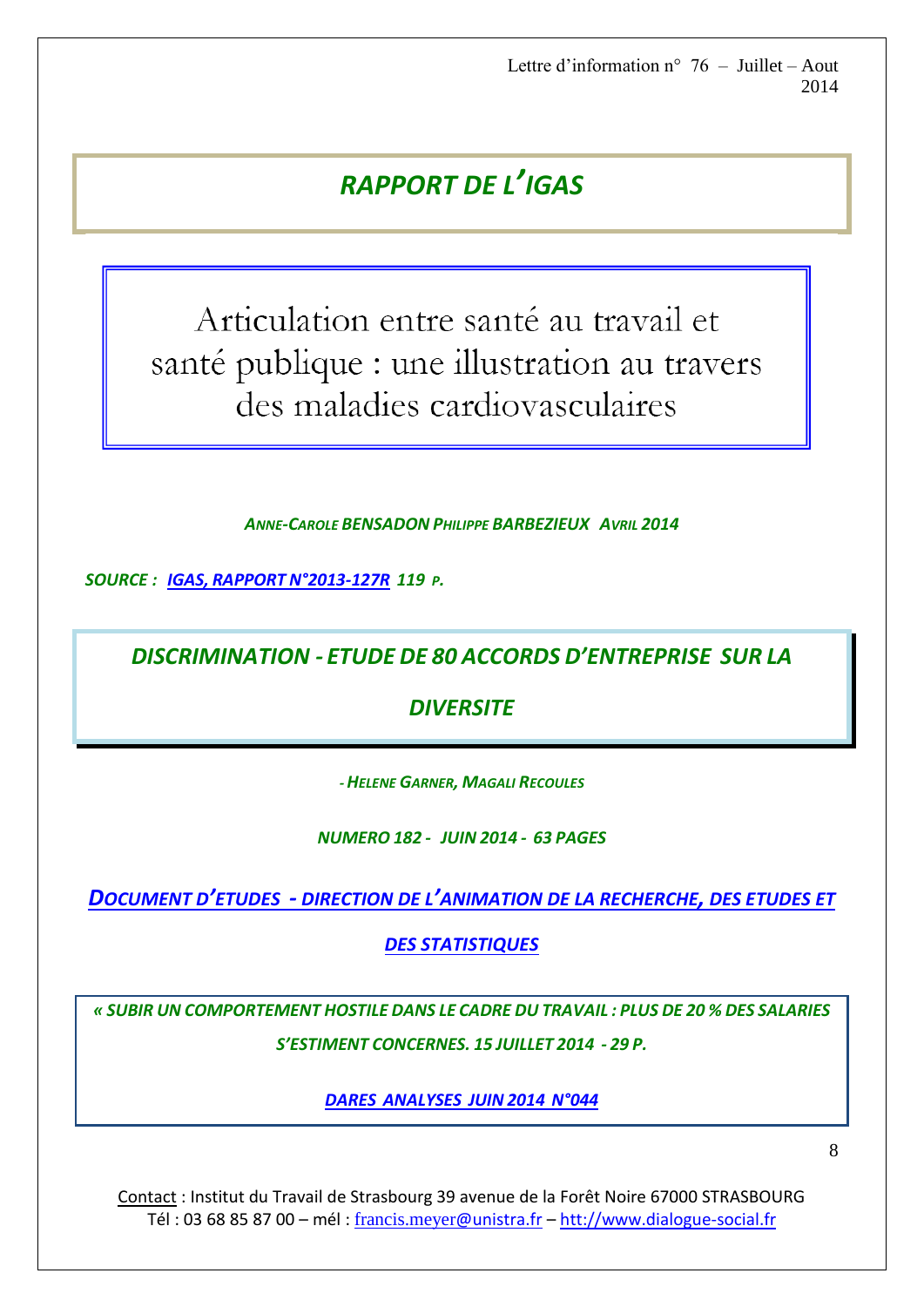# *ANALYSES ET COMMENTAIRES*

## *LE FAIT RELIGIEUX DANS L'ENTREPRISE -*

## *BENJAMIN DASBOVILLE*

*ENSEIGNANT – CHERCHEUR - INSTITUT DU TRAVAIL – UNIVERSITE DE STRASBOURG*

# *COLLOQUE*

*ORGANISE CONJOINTEMENT PAR LES ASSOCIATIONS FRANÇAISE, ITALIENNE ET ESPAGNOLE DE DROIT DU TRAVAIL, LE SEMINAIRE MEDITERRANEEN QUI S'EST TENU A AVIGNON LES 23 ET 24 MAI 2014 AVAIT POUR OBJET D'ETUDE « LE FAIT RELIGIEUX DANS L'ENTREPRISE ». COMBINANT EXPOSES ACADEMIQUES ET TEMOIGNAGES D'ACTEURS DE TERRAIN, CES DEUX JOURNEES ONT FOURNI UN ECLAIRAGE UTILE SUR DEUX QUESTIONS AUJOURD'HUI FORTEMENT DISCUTEES.*

*DANS UN PREMIER TEMPS, LES INTERVENANTS ONT AXE LEURS PROPOS SUR LES « ENTREPRISES DE TENDANCE ». NEE EN ALLEMAGNE (« TENDENZEBETRIEB »), REPRISE EN DROIT ITALIEN PUIS EN DROIT ESPAGNOL, CETTE NOTION A ETE CONSACREE EN DROIT DE L'UNION EUROPEENNE PAR UNE DIRECTIVE DU 27 NOVEMBRE 2000. LE TEXTE EUROPEEN, QUI PORTAIT DE MANIERE PLUS GLOBALE SUR LA QUESTION DE L'EGALITE DE TRAITEMENT ENTRE TRAVAILLEURS, LAISSAIT LA POSSIBILITE DE NE PAS TRANSPOSER EN DROIT INTERNE LES DISPOSITIONS RELATIVES AUX ENTREPRISES DE TENDANCE, CHOIX QU'ON FAIT DES PAYS COMME LA FRANCE OU LE PORTUGAL. EN ETUDIANT LES LEGISLATIONS EUROPEENNE, ITALIENNE ET ESPAGNOLE, LES PARTICIPANTS ONT ALORS MONTRE QUE LA RECONNAISSANCE DE CETTE CATEGORIE JURIDIQUE PARTICULIERE S'ETAIT TOUJOURS FAITE DANS UN BUT BIEN PRECIS, A SAVOIR PROTEGER L'AUTONOMIE DES COMMUNAUTES RELIGIEUSES, DES PARTIS POLITIQUES ET DES ORGANISATIONS SYNDICALES. PLUS PRECISEMENT, LA NOTION « D'ENTREPRISE DE TENDANCE » PERMETTAIT D'ECARTER EN PARTIE*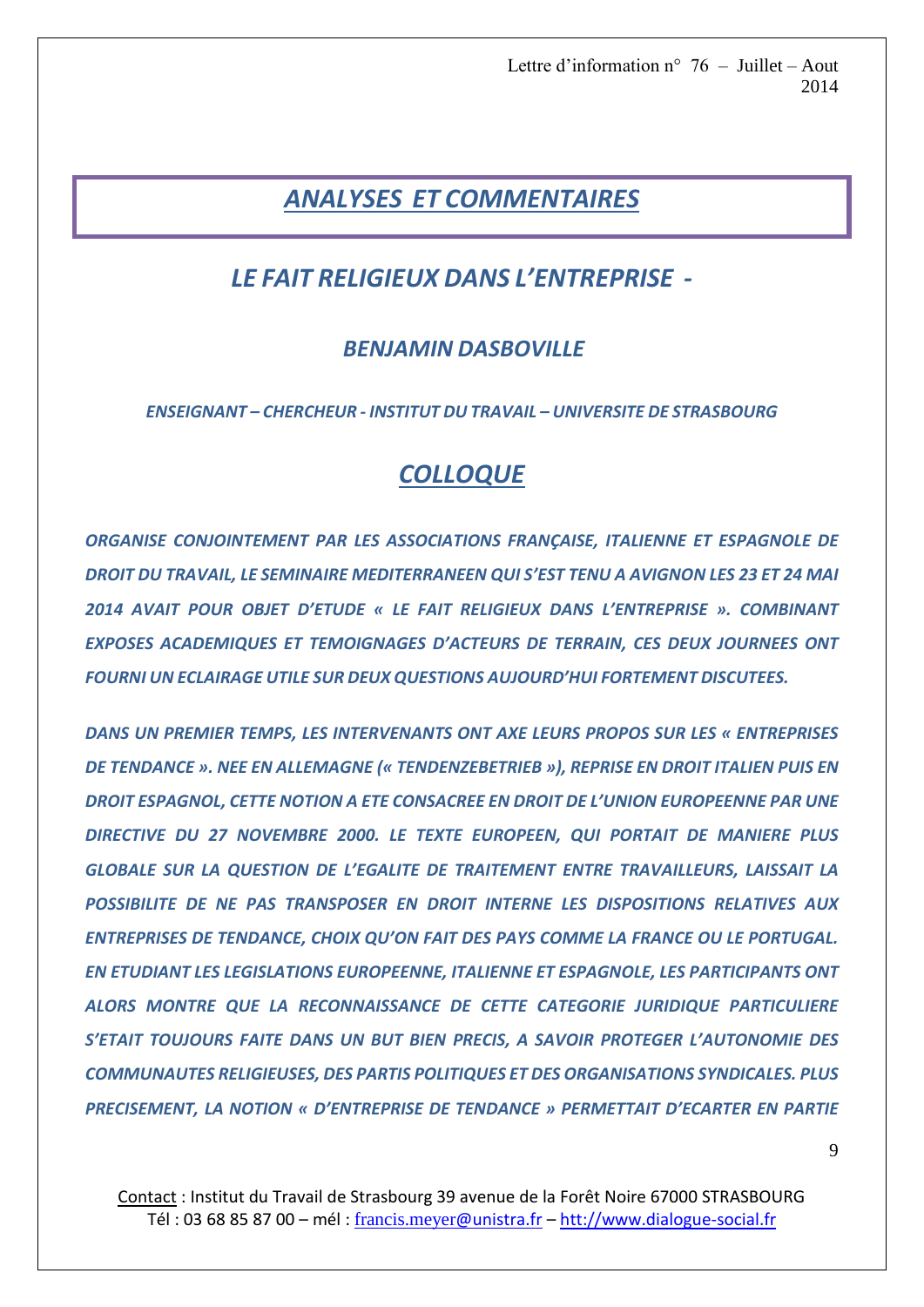*L'APPLICATION DU DROIT ETATIQUE DE FAÇON A GARANTIR LA LIBERTE D'ORGANISATION DES ENTITES CONSTITUEES POUR DEFENDRE ET PROMOUVOIR DES CONVICTIONS RELIGIEUSES, POLITIQUES OU PHILOSOPHIQUES. CERTES, D'IMPORTANTS DEBATS SE SONT ULTERIEUREMENT DEVELOPPES EN ESPAGNE ET EN ITALIE, PORTANT D'UNE PART SUR LA DELIMITATION DE LA FRONTIERE ENTRE « ENTREPRISE DE DROIT COMMUN » ET « ENTREPRISE DE TENDANCE » ET D'AUTRE PART SUR L'ETENDUE DES DEROGATIONS DONT BENEFICIENT CES ORGANISMES SPECIFIQUES. NEANMOINS, IL A ETE SOULIGNE QU'AUCUN ETAT N'AVAIT JUSQU'A PRESENT RECONNU L'EXISTENCE « D'ENTREPRISES DE TENDANCE LAÏQUE » A COTE DES « ENTREPRISES DE TENDANCE RELIGIEUSE ». L'UTILISATION DU DROIT COMPARE CONSOLIDE DONC L'ANALYSE FAITE LE 25 JUIN 2014 PAR L'ASSEMBLEE PLENIERE DE LA COUR DE CASSATION DANS L'AFFAIRE BABY LOUP. RAPPELONS QUE, CONTRAIREMENT A LA DECISION DE LA COUR D'APPEL DE PARIS, LA HAUTE JURIDICTION A REFUSE QU'UNE CRECHE, QUEL QUE SOIENT LES PARTICULARITES DE SON MODE DE FONCTIONNEMENT, PUISSE ETRE QUALIFIEE D'« ENTREPRISE DE CONVICTION » DONT L'OBJET SERAIT LA DEFENSE DE LA LAÏCITE.*

*DANS UN SECOND TEMPS, LES DISCUSSIONS DU SEMINAIRE ONT PORTE SUR LES « ENTREPRISES DE DROIT COMMUN », A SAVOIR LES ENTREPRISES QUI N'ONT POUR OBJET NI LA DEFENSE D'UNE DOCTRINE OU PHILOSOPHIE PARTICULIERE, NI L'ACCOMPLISSEMENT D'UNE MISSION DE SERVICE PUBLIC. L'ANCIENNETE DU FAIT RELIGIEUX DANS CES ENTREPRISES A ETE RAPPELEE, DE NOMBREUSES USINES FRANÇAISES CONSTRUITES A L'EPOQUE DE LA REVOLUTION INDUSTRIELLE ABRITANT EN LEUR SEIN DES EGLISES OU DES CHAPELLES, SOUVENT A LA DEMANDE DES OUVRIERS EUX-MEMES. L'IMPORTANCE DE L'ENJEU A AUSSI ETE SOULIGNEE. DANS BEAUCOUP DE PAYS MEDITERRANEENS, LA QUESTION DU FAIT RELIGIEUX A ETE RENOUVELEE LORS DE L'ARRIVEE D'UNE MAIN D'ŒUVRE IMMIGREE AYANT UNE CONFESSION OU UNE PRATIQUE RELIGIEUSE DIFFERENTE DE CELLE DE LA POPULATION LOCALE. ELABORER DES REGLES PERMETTANT DE FAIRE VIVRE ENSEMBLE SUR LE LIEU DE TRAVAIL DES INDIVIDUS DESIREUX D'EXPRIMER LEUR IDENTITE ET LEUR FOI EST ALORS DEVENUE UNE NECESSITE. LA GESTION DU FAIT RELIGIEUX EST NON SEULEMENT INDISPENSABLE AU BON FONCTIONNEMENT DES ENTREPRISES, MAIS ELLE PERMET SURTOUT D'EVITER LA FRACTURATION DE LA SOCIETE EN COMMUNAUTES ISOLEES. A CET EGARD, TOUT EN DRESSANT UN PANORAMA DES SOLUTIONS ADOPTEES EN DROIT EUROPEEN ET EN DROIT*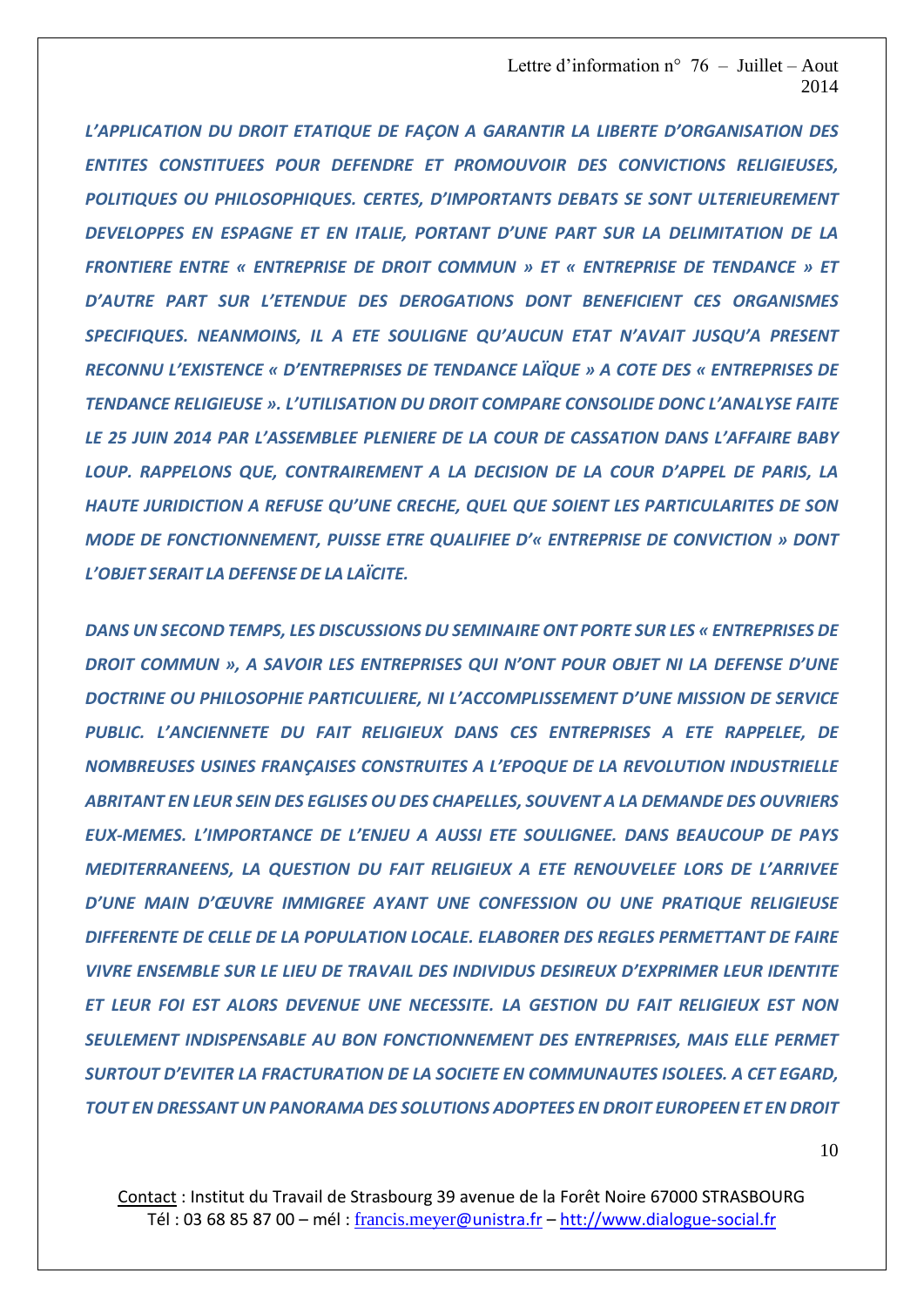*NATIONAL CONCERNANT LA QUESTION DE LA LIBERTE D'EXPRESSION RELIGIEUSE EN ENTREPRISE, LE SEMINAIRE A FAIT UNE PLACE DE CHOIX AUX TEMOIGNAGES PRATIQUES. L'EXAMEN D'ACCORDS COLLECTIFS D'ENTREPRISES CONCLUS EN ESPAGNE ET L'EXPOSE DE LA POLITIQUE D'UNE GRANDE ENTREPRISE FRANÇAISE A MIS EN EVIDENCE UNE CERTAINE CONVERGENCE D'ANALYSE. DANS CHACUNE DE CES EXPERIENCES, LA DEMARCHE DES ACTEURS A EU POUR ORIGINE UN DOUBLE CONSTAT. D'UN COTE, AUCUN ELEMENT NE DEMONTRAIT L'EXISTENCE D'UNE INCOMPATIBILITE DE PRINCIPE ENTRE LE BON FONCTIONNEMENT DE L'ENTREPRISE ET LE FAIT RELIGIEUX. D'UN AUTRE COTE, IL APPARAISSAIT QUE LES DIFFICULTES SURGISSAIENT LORSQU'UNE PRIORITE ETAIT DONNEE AU SALARIE EN RAISON DU CARACTERE RELIGIEUX DE SES DEMANDES. CETTE PRIORITE ETAIT SOURCE DE CONFLIT, L'EMPLOYEUR N'ACCEPTANT PAS QUE LA FOI DU TRAVAILLEUR PRIME SUR L'INTERET DE L'ENTREPRISE ET LES AUTRES TRAVAILLEURS N'ADMETTANT PAS QUE LES CONVICTIONS RELIGIEUSES D'UN COLLEGUE SOIENT MIEUX TRAITEES QUE LEURS REVENDICATIONS PERSONNELLES. LA SOLUTION ADOPTEE A DONC ETE LA SUIVANTE : L'ENTREPRISE S'EST ENGAGEE A SATISFAIRE LES DEMANDES INDIVIDUELLES DES LORS QUE L'INTERET DE L'ENTREPRISE NE S'Y OPPOSAIT PAS, SANS POUR AUTANT TENIR COMPTE DU MOTIF DE LA DEMANDE. LA QUESTION DU FAIT RELIGIEUX A AINSI ETE ENGLOBEE DANS CELLE, PLUS LARGE, DE LA PRISE EN COMPTE PAR L'ENTREPRISE DE LA « DIVERSITE » DES TRAVAILLEURS ET DE LEURS ATTENTES. POUR L'EMPLOYEUR, CELA SIGNIFIE QUE, FACE A UNE DEMANDE D'AMENAGEMENT DES HORAIRES DE TRAVAIL OU DU CONTENU DES REPAS, LA SEULE QUESTION QUI IMPORTE EST DE SAVOIR S'IL EST ECONOMIQUEMENT POSSIBLE OU NON DE REPONDRE POSITIVEMENT A CETTE DEMANDE. IL EST, EN REVANCHE, INDIFFERENT DE SAVOIR SI CETTE DEMANDE EST MOTIVEE PAR DES RAISONS RELIGIEUSES, FAMILIALES, POLITIQUES OU CULTURELLES. EN PRATIQUE, LA PLUPART DES SITUATIONS CONFLICTUELLES ONT ETE RESOLUES PAR CETTE METHODE, BIEN QUE CELLE-CI CONTINUE DE SE HEURTER A CERTAINES RESISTANCES.*

*COMME LORS DES AUTRES EXPOSES, LES INTERVENANTS ONT ENFIN RAPPELE LE POIDS DES TRADITIONS CULTURELLES ET DES CONVICTIONS PERSONNELLES DANS LE TRAITEMENT DU FAIT RELIGIEUX EN ENTREPRISE. AU TERME DE LA MISE EN PERSPECTIVE HISTORIQUE ET GEOGRAPHIQUE DE CES DEUX JOURNEES, ON REGRETTERA POUR NOTRE PART QUE LE RETENTISSEMENT MEDIATIQUE DE L'AFFAIRE BABY LOUP AIT MIS AUTANT LE JUGE EN PREMIERE*

11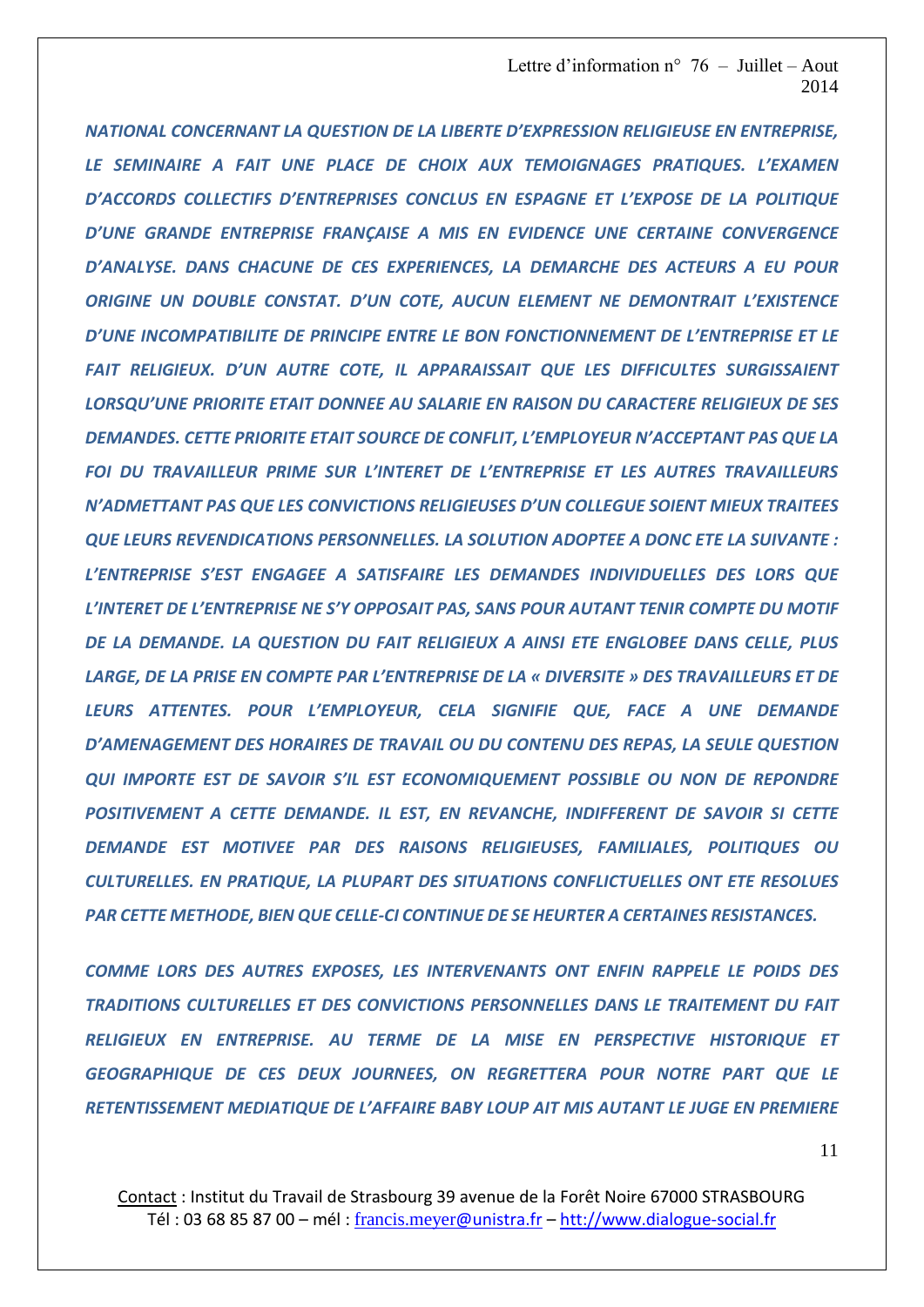*LIGNE. SUR UNE QUESTION AUSSI DELICATE ET COMPLEXE, ON PEINE A CROIRE QU'UNE SOLUTION RAISONNABLE PUISSE SORTIR D'UNE QUERELLE JURIDIQUE PASSIONNEE.* 

# *INFORMATIONS*

## *MATINEE D'INFORMATION ET D'ECHANGES*

*LA REFORME DE LA FORMATION PROFESSIONNELLE CONTINUE (FPC)*

## *19 SEPTEMBRE 2014 (9H-13H)*

*AGIPI, 14 AVENUE P. MENDES FRANCE, SCHILTIGHEIM* 

# *PROGRAMME*

*9H 30 OUVERTURE : DANIEL MATHIEU, DIRECTEUR DE LA DIRECCTE ALSACE ET MICHELE FORTE, DIRECTRICE DE L'INSTITUT DU TRAVAIL (IDT) DE STRASBOURG*

*INTRODUCTION : LES GRANDS AXES DE LA REFORME, PIERRE STRASSER, JURISTE* 

*TROIS TABLES RONDES ANIMEES PAR PHILIPPE JAUMEAU (PHJ CONSEIL EN RESSOURCES HUMAINES, EMPLOI ET FORMATION)*

Contact : Institut du Travail de Strasbourg 39 avenue de la Forêt Noire 67000 STRASBOURG Tél : 03 68 85 87 00 – mél : [francis.meyer](mailto:francis.meyer@unistra.fr)@unistra.fr – [htt://www.dialogue-social.fr](http://www.dialogue-social.fr/)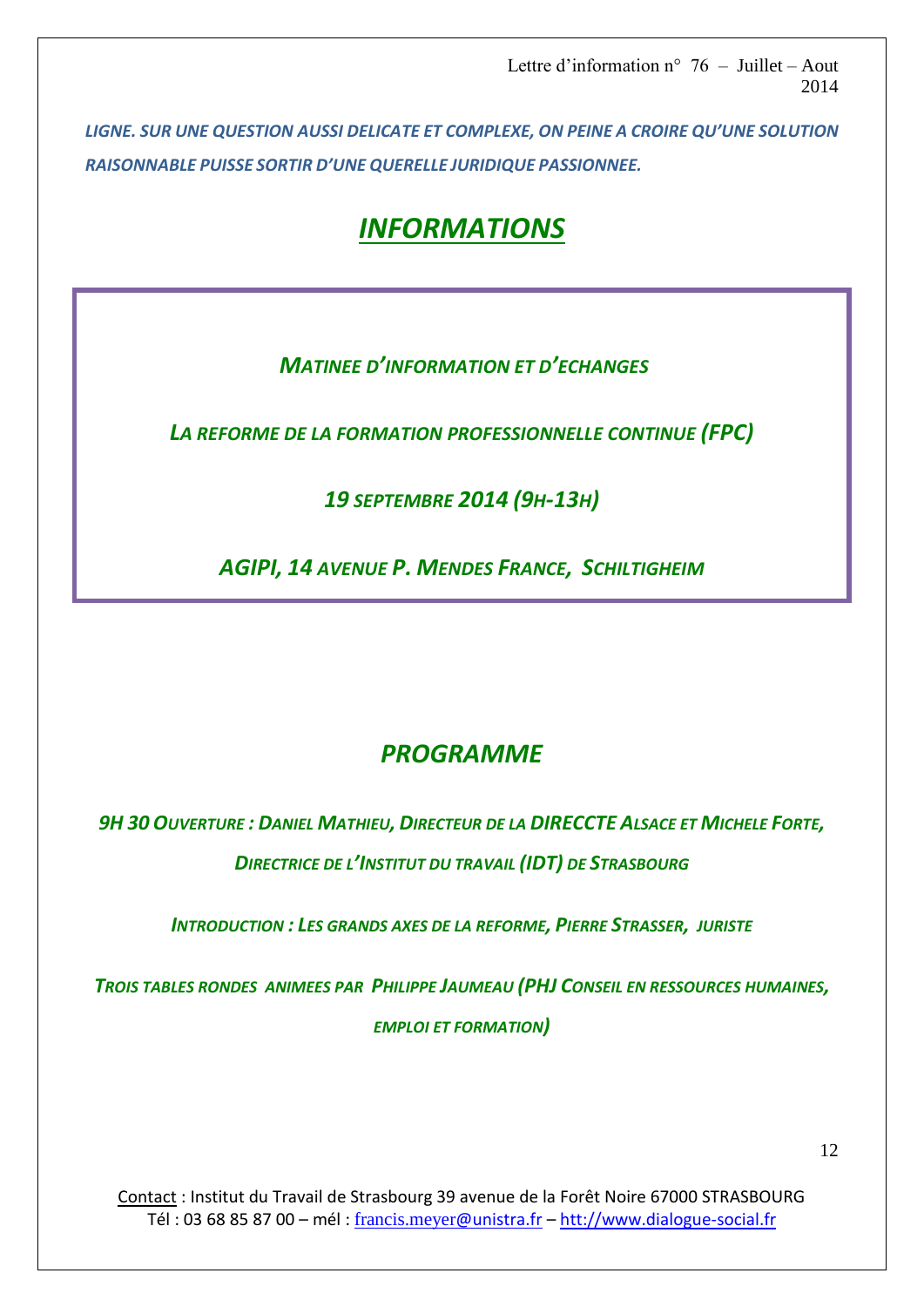*PREMIERE TABLE RONDE : LE COMPTE PERSONNEL DE FORMATION (CPF) ET SES* 

*ENJEUX*

*QUELQUES INTERROGATIONS SUR LE CPF : PIERRE STRASSER, JURISTE*

*INTERVENANTS :*

*EMMANUEL AUNEAU DRH (CTS)*

*ÉRIC BERTHOLD CGT (SAFRAN)*

*DEUXIEME TABLE RONDE : LA REFORME DU FINANCEMENT DE LA FPC*

 *ENJEUX ET CONSEQUENCES DES NOUVELLES REGLES : PIERRE STRASSER, JURISTE*

*INTERVENANTS :*

*STEPHANIE BALLIAS (MEDEF)*

*PHILIPPE LLERENA (CGPME)*

*DOMINIQUE SCHOTT (FO)*

*AGNES CHANAL (DIRECCTE)*

### *PAUSE*

Contact : Institut du Travail de Strasbourg 39 avenue de la Forêt Noire 67000 STRASBOURG Tél : 03 68 85 87 00 – mél : [francis.meyer](mailto:francis.meyer@unistra.fr)@unistra.fr – [htt://www.dialogue-social.fr](http://www.dialogue-social.fr/)